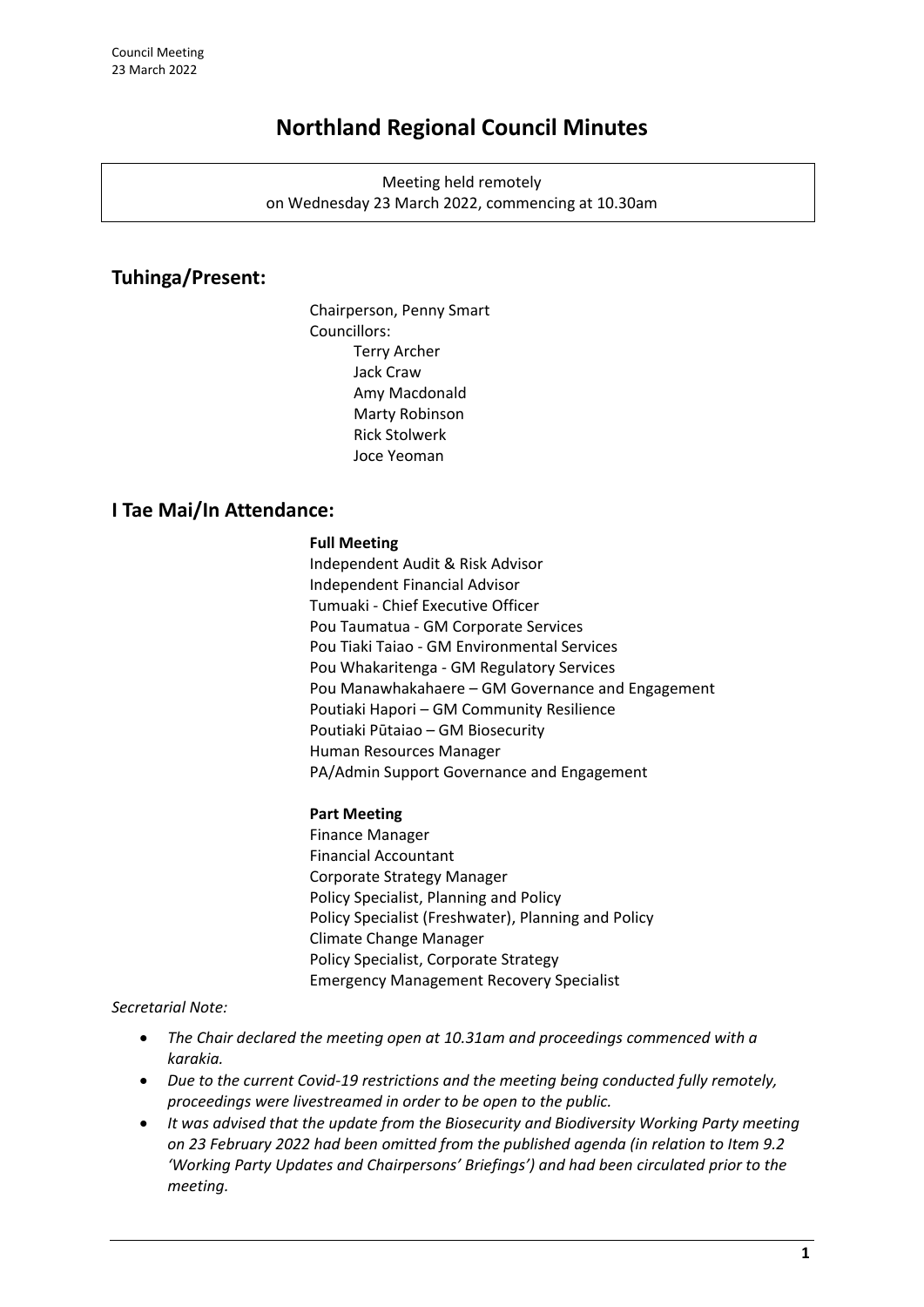# **Ngā whakapahā/Apologies (Item 1.0)**

### **Moved (Smart/MacDonald)**

That the apology from Councillor Blaikie for non-attendance be received.

### **Carried**

### **Moved (Craw/MacDonald)**

That the apology from Councillor Kitchen for non-attendance be received.

### **Carried**

*Secretarial Note: The apology for Councillor Kitchen was addressed at Item 6.1 when it was confirmed the councillor was at an emergency call out.* 

# **Nga whakapuakanga/Declarations of Conflicts of Interest (Item 2.0)**

It was advised that councillors should make declarations item-by-item as the meeting progressed.

# **Confirmation of Minutes - Council Meeting 22 February 2022 (Item 5.1)**

### **Report from Chris Taylor, Governance Specialist**

### **Moved (Craw/Stolwerk)**

That the minutes of the council meeting held on 22 February 2022, be confirmed as a true and correct record.

**Carried**

# **Receipt of Action Sheet (Item 5.2)**

### **Report from Chris Taylor, Governance Specialist**

### **Moved (Robinson/Macdonald)**

That the action sheet be received.

### **Carried**

# **Financial Report to 28 February 2022 (Item 6.1)**

### **Report from Vincent McColl, Financial Accountant**

### **Moved (Stolwerk/Yeoman)**

That the report 'Financial Report to 28 February 2022' by Vincent McColl, Financial Accountant and dated 7 March 2022, be received.

### **Carried**

*Secretarial Note: The Pou Taumatua - GM Corporate Services provided a verbal update which encompassed the following key points:*

• *The original financial result contained in Item 6.1 of the February council agenda presented a net surplus after transfers from/(to) reserves of \$7.26M for the year to the end of February 2022.*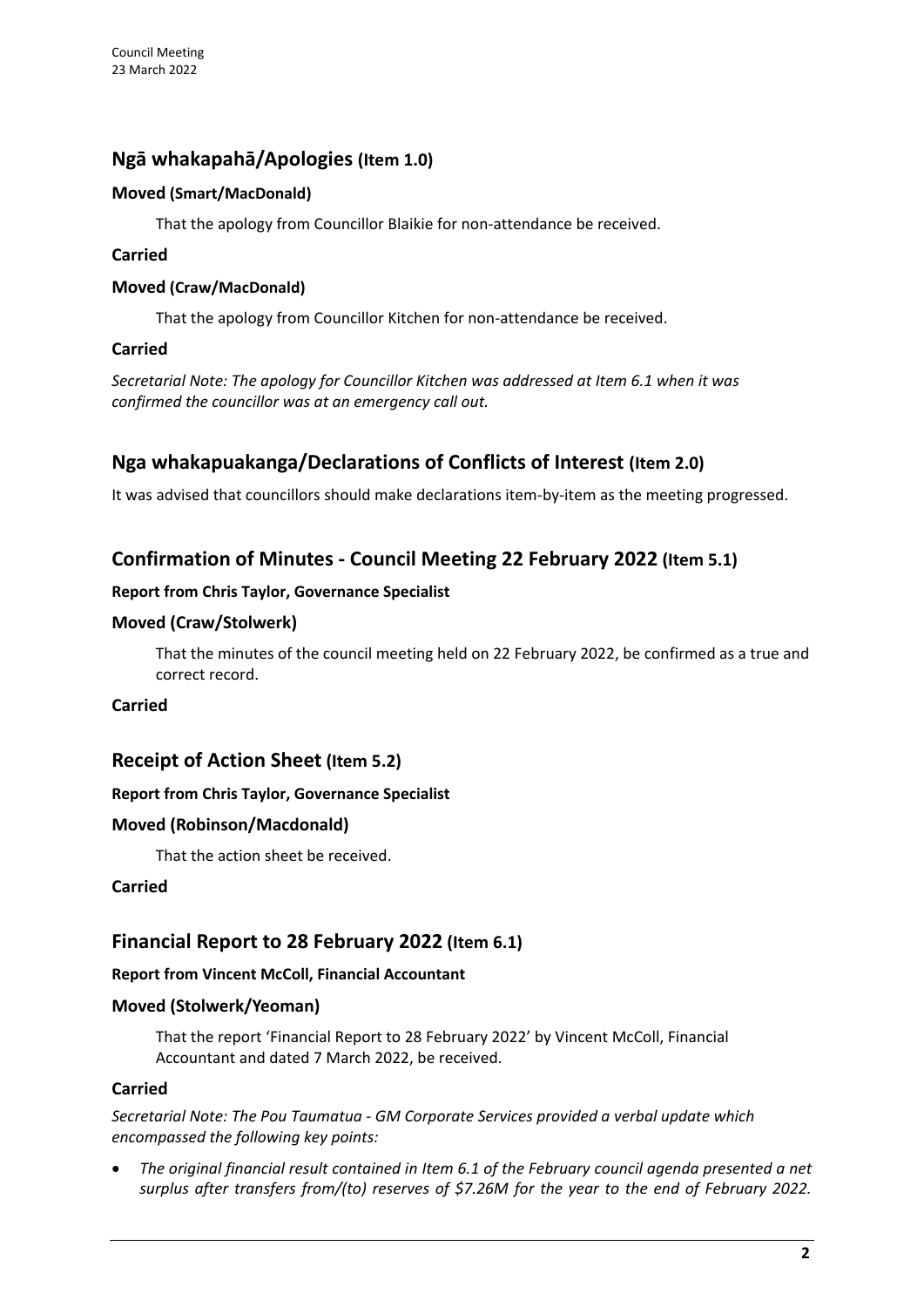*When compared to the corresponding budget, this represented a \$760K better than budget variance. This result did not include any returns from council's managed fund investments.*

- *The EriksensGlobal monthly report for February was received Wednesday 16 March (after the agenda was published) and overall, the funds experienced a monthly negative return for the month of February of (\$565k). Noting this is a non-realised monthly loss.*
- *For the eight months of the financial year so far, the investment funds had now incurred a (\$118k) loss (comparison: Jan 2022 YTD was 447k positive)*
- *After adjusting the financial report to reflect the actual February losses, the YTD surplus after reserve transfers has reduced from \$7.26m to \$6.69m which now represents a variance of \$195K better than the YTD budget.*
- *As the overall YTD variance continued to be better than budget, there had been no need at this stage of the year to book any transfer from the OPEX reserve.*

# **Regional Rates Collection - update to 31 December 2021 (Item 6.2)**

### **Report from Simon Crabb, Finance Manager**

### **Moved (Archer/Robinson)**

That the report 'Regional Rates Collection - update to 31 December 2021' by Simon Crabb, Finance Manager and dated 2 March 2022, be received.

## **Carried**

# **Councillor appointment to Waiharara Fire - Recovery Governance Group (Item 7.1)**

### **Report from Jenny Calder, Emergency Management Recovery Specialist**

### **Moved (Stolwerk/Archer)**

- 1. That the report 'Councillor appointment to Waiharara Fire Recovery Governance Group' by Jenny Calder, Emergency Management Recovery Specialist and dated 10 March 2022, be received.
- 2. That council approves the appointment of a Northland Regional Council (NRC) representative onto the Councillor appointment to Waiharara Fire - Recovery Governance Group
- 3. That the council approves the appointment of Councillor Kitchen to represent Northland Regional Council (NRC)Councillor appointment to Waiharara Fire - Recovery Governance Group.

### **Carried**

*Secretarial Note: This was a temporary arrangement for which Councillor Kitchen would not be receiving any financial assistance. Appreciation was extended to Councillor Kitchen for taking on the role.*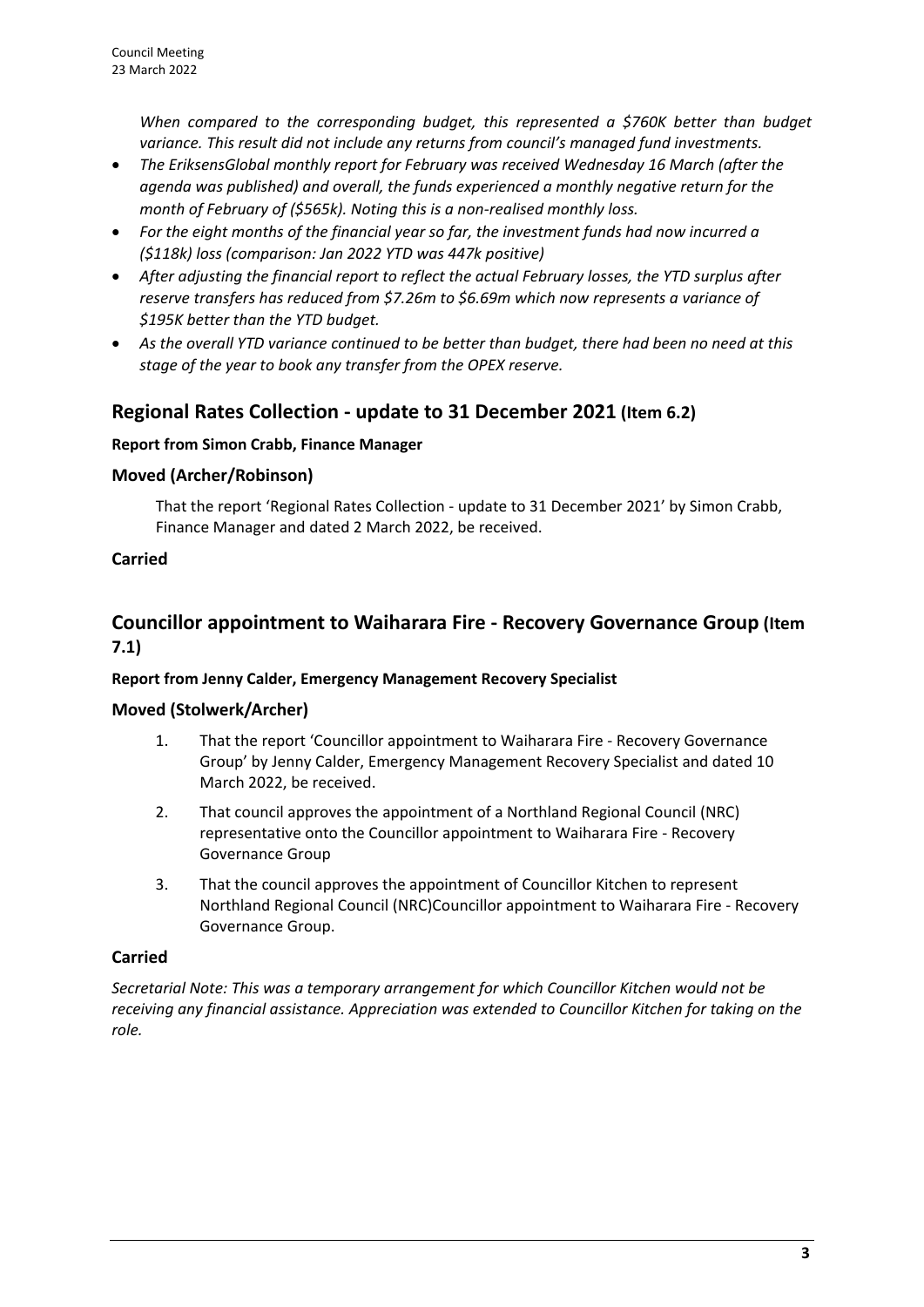# **Adoption of the Draft User Fees and Charges 2022/23 and approval to consult (Item 7.2)**

### **Report from Robyn Broadhurst, Policy Specialist**

### **Moved (Stolwerk/Yeoman)**

- 1. That the report 'Adoption of the Draft User Fees and Charges 2022/23 and approval to consult ' by Robyn Broadhurst, Policy Specialist and dated 23 February 2022, be received.
- 2. That council adopts the Statement of Proposal and the Draft User Fees and Charges 2022/23 *(included as Attachment 1 pertaining to Item 7.2 of the 23 March 2022 council agenda)* for the purposes of consultation, pursuant to section 150 of the LGA, and that this be carried out in conjunction with consultation on the Annual Plan 2022/23.
- 3. That council delegates to the Group Manager Corporate Services the authority to make any necessary minor formatting, typographical and administrative changes to the Statement of Proposal and Draft User Fees and Charges 2022/23 prior to formal public consultation.

### **Carried**

# **Adoption of the Annual Plan 2022/23 Supporting Information for consultation (Item 7.3)**

#### **Report from Robyn Broadhurst, Policy Specialist**

### **Moved (Yeoman/Macdonald)**

- 1. That the report 'Adoption of the Annual Plan 2022/23 Supporting Information for consultation' by Robyn Broadhurst, Policy Specialist and dated 23 February 2022, be received.
- 2. That council adopts the Annual Plan 2022/23 Supporting Information 'Annual Plan 2022/23 Supporting information document' *(included as Attachment 1 pertaining to Item 7.3 of the 23 March 2022 council agenda)*, for consultation, pursuant to sections 95 and 95A of the LGA.
- 3. That council delegates to the Group Manager Corporate Services the authority to make any necessary minor formatting, typographical and administrative changes to the supporting information prior to formal public consultation.

### **Carried**

# **Adoption of the Annual Plan 2022/23 Consultation Document and approval to consult (Item 7.4)**

### **Report from Robyn Broadhurst, Policy Specialist**

### **Moved (Stolwerk/Yeoman)**

1. That the report 'Adoption of the Annual Plan 2022/23 Consultation Document and approval to consult' by Robyn Broadhurst, Policy Specialist and dated 23 February 2022, be received.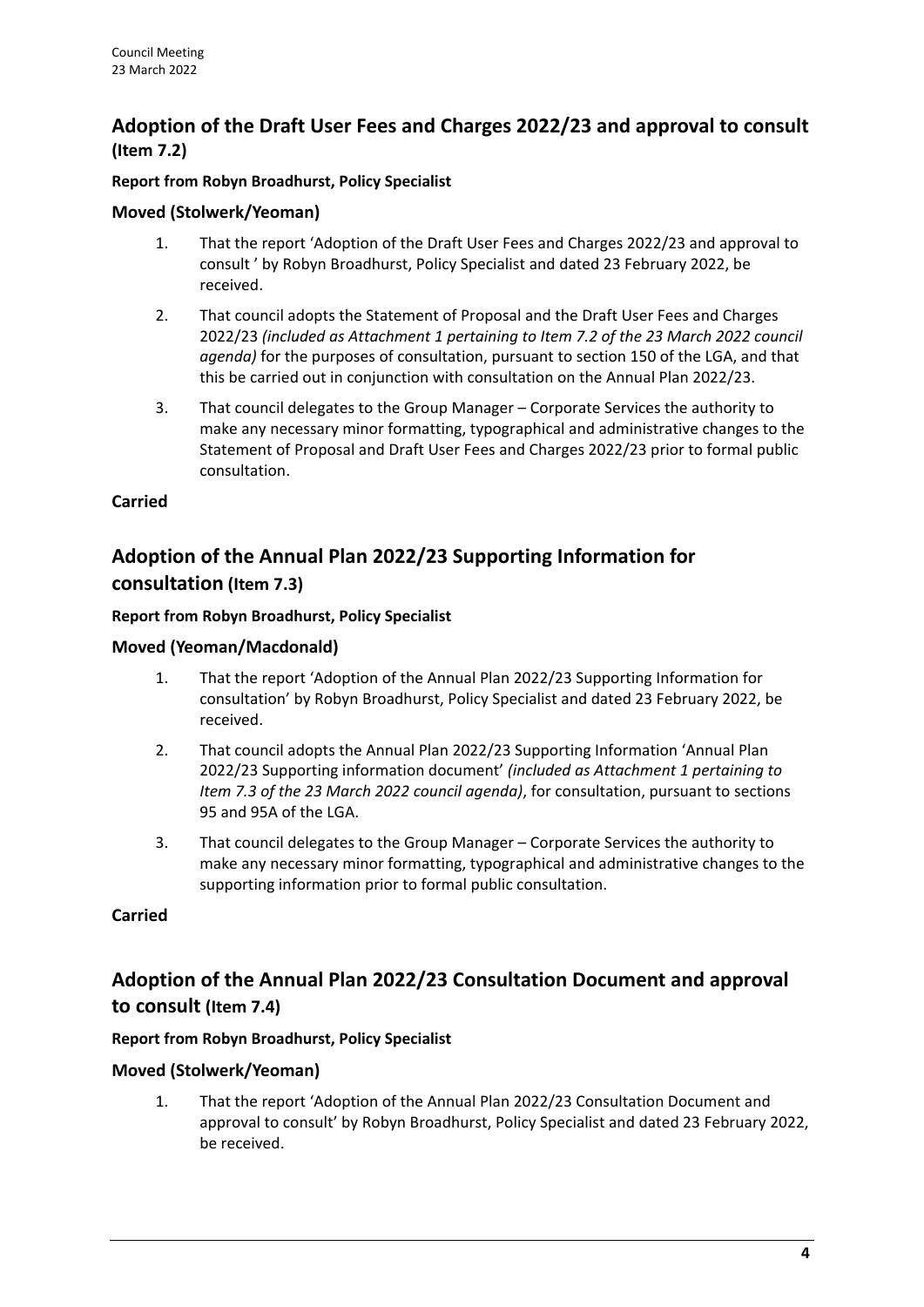- 2. That council adopts and approves the Annual Plan 2022/22 Consultation Document *(included as Attachment 1 pertaining to Item 7.4 of the 23 March 2022 council agenda)*  for consultation pursuant to sections 82, 95 and 95A of the Local Government Act 2002.
- 3. That council delegates to the Group Manager Corporate Services the authority to make any necessary minor formatting, typographical, and administrative changes to the Consultation Document prior to formal public consultation.

### **Carried**

# **Strategic Intent 2021-2040 - Te Taitokerau Māori and Council Working Party (Item 7.5)**

**Report from Auriole Ruka, Pou Manawhakahaere - GM Governance and Engagement; Jonathan Gibbard, Pou Tiaki Taiao – Group Manager Environmental Services and Ben Lee, Planning and Policy Manager**

### **Moved (Craw/Robinson)**

1. That the report 'Strategic Intent 2021-2040 - Te Taitokerau Māori and Council Working Party ' by Auriole Ruka, Pou Manawhakahaere - GM Governance and Engagement; Jonathan Gibbard, Pou Tiaki Taiao – Group Manager Environmental Services and Ben Lee, Planning and Policy Manager and dated 7 March 2022, be received.

### **Carried**

### **It was further moved (Craw/Robinson)**

- 2. That council endorse:
	- a. The Te Taitokerau Māori and Council Working Party (TTMAC) Strategic Intent 2021-2040 be acknowledged and recognised as the intent for TTMAC as it reflects the kaupapa of a Tiriti based partnership and the key 'whainga' or outcomes as articulated by the tangata whenua members of TTMAC.
	- b. Setting up a subgroup to develop a council strategic intent and implementation plan with the objective of both being endorsed by TTMAC and adopted by council.
	- c. That council confirm three councillors; Cr Robinson, Chair Smart, Cr Macdonald, with Cr Craw as a reserve, to be on the subgroup making recommendations on the Council Strategic Intent and implementation plan with the objective of endorsement and adoption.
	- d. TTMAC tangata whenua members Pita Tipene, Lynette Wharerau, Nora Rameka, Mira Norris and Mike Kake to be on the subgroup.
	- e. Commissioning consultants to assist the subgroup with the development of the implementation plan and review of the Strategic Intent.

### **Carried**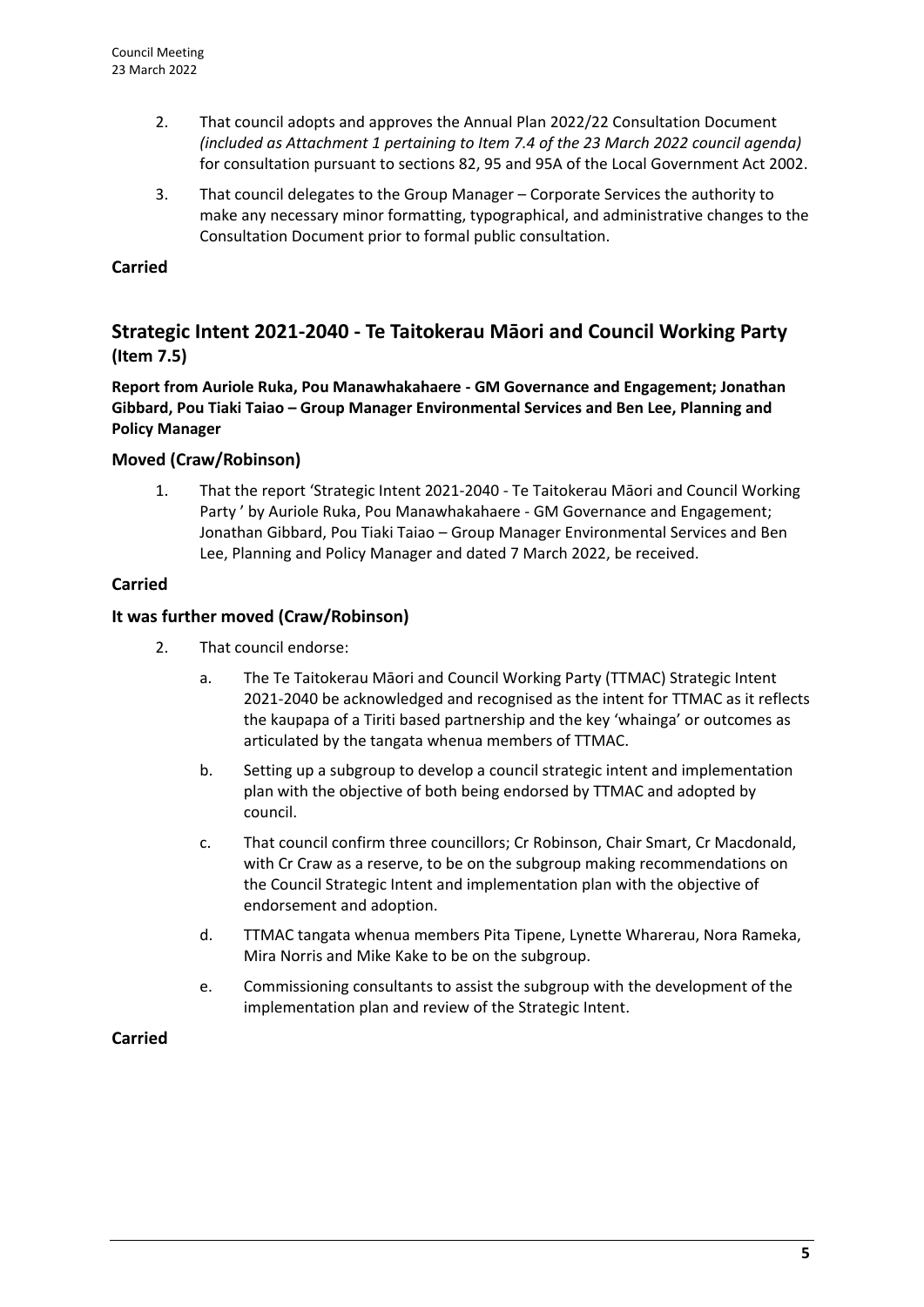# **Tangata Whenua Water Advisory Group: Terms of Reference and Budget (Item 7.6)**

### **Report from Alison Newell, Policy Specialist**

### **Moved (Yeoman/Robinson)**

- 1. That the report 'Tangata Whenua Water Advisory Group: Terms of Reference and Budget' by Alison Newell, Policy Specialist and dated 18 November 2021, be received.
- 2. That council approve the Terms of Reference for the Tangata Whenua Water Advisory Group.
- 3. That council approve bringing forward \$111,000 from 2022-23 Te Mana o Te Wai budget via the Equalisation Reserve for implementing the Tangata Whenua Water Advisory Group workplan, with any unspent funds remaining at the end of the financial year being carried over.
- 4. That Lynette Wharerau be appointed as a proxy for the three TTMAC representatives for the Tangata Whenua Water Advisory Group.

### **Carried**

# **NRC & Marsden Maritime Holdings (MMH) MOU (Item 7.7)**

### **Report from Bruce Howse, Pou Taumatua – Group Manager Corporate Services**

#### **Moved (Stolwerk/Craw)**

- 1. That the report 'NRC & Marsden Maritime Holdings(MMH) MOU' by Bruce Howse, Pou Taumatua – Group Manager Corporate Services and dated 1 March 2022, be received.
- 2. That council supports the MOU *(included as Attachment 1 pertaining to Item 7.7 of the 23 March 2022 council agenda)* between NRC and MMH relating to selection, nomination, and remuneration of Directors of MMH.
- 3. That the NRC Chair be the council signatory to the MOU.

### **Carried**

## **Equalisation Reserve Floor (Item 7.8)**

#### **Report from Bruce Howse, Pou Taumatua – Group Manager Corporate Services**

### **Moved (Stolwerk/Craw)**

- 1. That the report 'Equalisation Reserve Floor' by Bruce Howse, Pou Taumatua Group Manager Corporate Services and dated 1 March 2022, be received.
- 2. That council supports the introduction of a floor to the Equalisation Reserve of a closing balance of \$250,000 in any given year.

#### **Carried**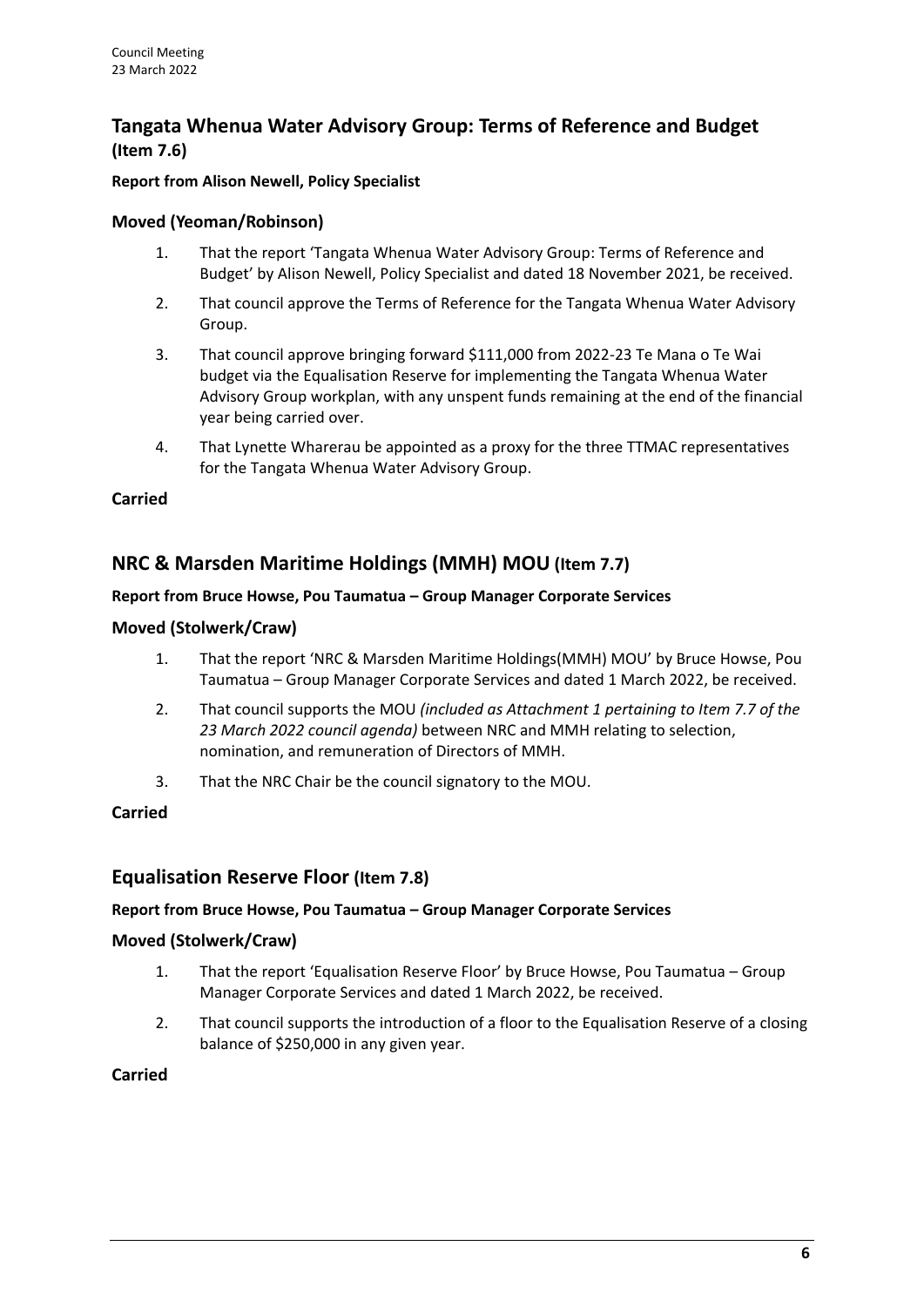# **Renewable Energy Zones. (Supplementary Item 7.9)**

### **Report from Victoria Harwood, Pou Tiaki Hapori - GM Community Resilience**

#### **Moved (Macdonald/Stolwerk)**

- 1. That as permitted under section 46A(7) of the Local Government Official Information and Meetings Act 1987 the supplementary report 'Renewable Energy Zones.' by Victoria Harwood, Pou Tiaki Hapori - GM Community Resilience and dated 10 March 2022, be received.
- 2. That the Draft Joint Submission on Renewable Energy Zones *(included as Attachment 2 pertaining to Item 7.9 of the 23 March 2022 supplementary council agenda)* is approved by council.
- 3. That the council delegates to the Chair the authority to finalise the submission in conjunction with the Far North, Whangarei, and Kaipara district council mayors, to reflect any further elected member feedback.

#### **Carried**

## **Joint Climate Change Adaptation Committee Terms of Reference (Item 7.10)**

#### **Report from Tom Fitzgerald, Climate Change Manager**

#### **Moved (Macdonald/Robinson)**

- 1. That the report 'Joint Climate Change Adaptation Committee Terms of Reference' by Tom Fitzgerald, Climate Change Manager, and dated 16 March 2022, be received.
- 2. That the Joint Climate Change Adaptation Committee Terms of Reference *(included as Attachment 1 pertaining to Item 7.10 of the 23 March 2022 council agenda)* be adopted.

### **Carried**

*Secretary Note: A report regarding the discharge of committees and working parties to be brought to the April 2022 council meeting.*

## **Health and safety report (Item 8.1)**

#### **Report from Beryl Steele, Human Resources Manager**

#### **Moved (Yeoman/Macdonald)**

That the report 'Health and safety report' by Beryl Steele, Human Resources Manager and dated 3 March 2022, be received.

#### **Carried**

## **Chair's Report to Council (Item 8.2)**

#### **Report from Penny Smart, Chair**

### **Moved (Smart/Robinson)**

That the report 'Chair's Report to Council' by Penny Smart, Chair and dated 7 March 2022, be received.

#### **Carried**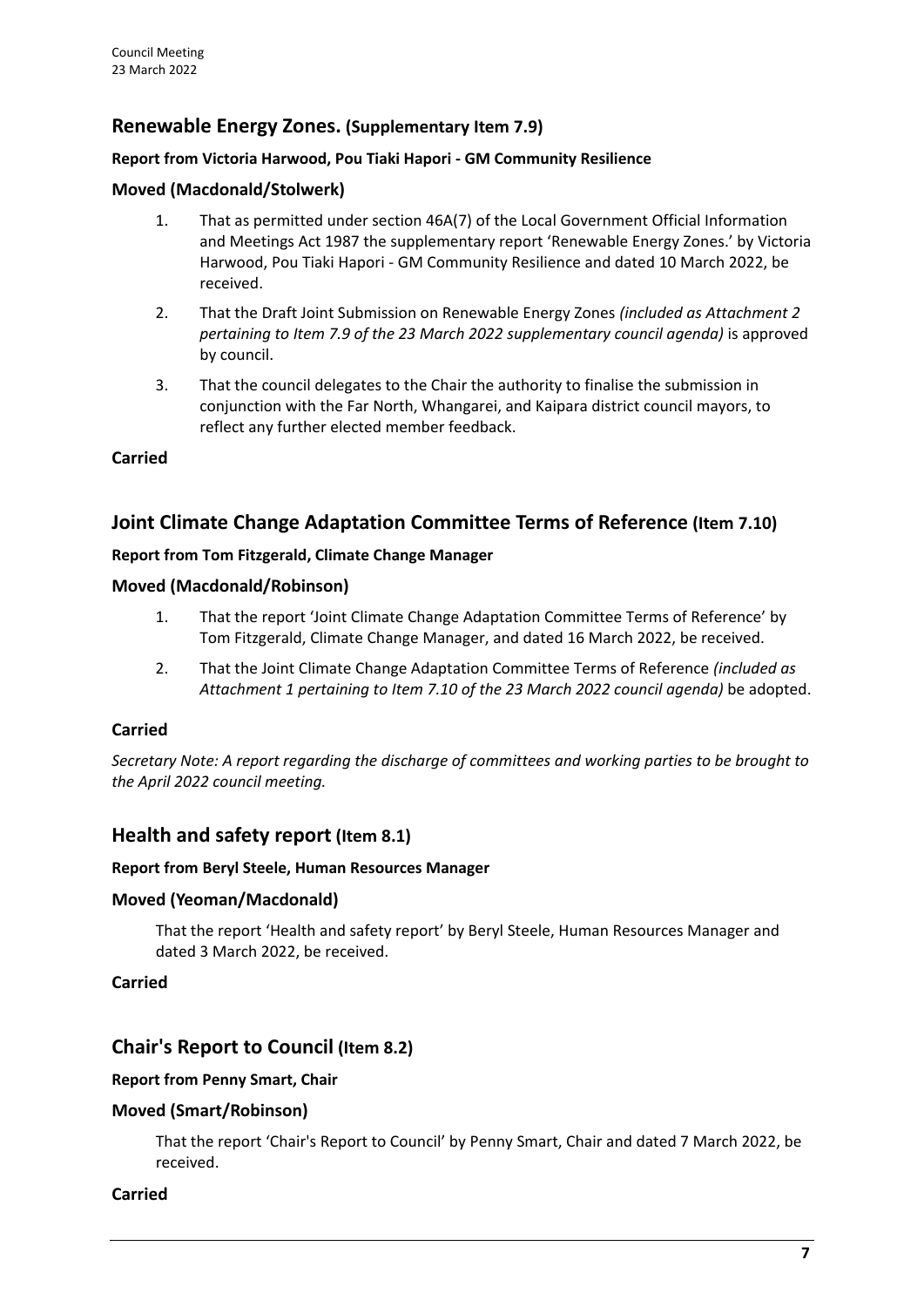# **Chief Executive's Report to Council (Item 8.3)**

### **Report from Malcolm Nicolson, Tumuaki - Chief Executive Officer**

### **Moved (Archer/Craw)**

That the report 'Chief Executive's Report to Council' by Malcolm Nicolson, Tumuaki - Chief Executive Officer and dated 28 February 2022, be received.

#### **Carried**

*Secretarial Note: The following corrections were noted to the Chief Executive Officer's Report to Council:.*

- *The Pou Tiaki Taiao - Group Manager Environmental Services, had been appointed as the new Land Management Special Interest Group (SIG) Sponsor*
- *The table on p 248 of the agenda should be entitled Bus Link stats for February 2022 (revenue ex GST), not January 2022.*

# **Legislative compliance reporting for the period 1 July - 31 December 2021 (Item 8.4)**

#### **Report from Kyla Carlier, Corporate Strategy Manager**

#### **Moved (Yeoman/Stolwerk)**

That the report 'Legislative compliance reporting for the period 1 July - 31 December 2021' by Kyla Carlier, Corporate Strategy Manager and dated 23 February 2022, be received.

### **Carried**

## **Receipt of Committee Minutes (Item 9.1)**

### **Report from Chris Taylor, Governance Specialist**

#### **Moved (Macdonald/Yeoman)**

That the unconfirmed minutes of the:

• Kaipara Moana Remediation Joint Committee – 21 February 2022. be received.

#### **Carried**

#### *Secretarial Note:*

- *The record of actions pertaining to the Water and Land Working Party - 1 March 2022 and Planning and Regulatory Working Party - 1 March 2022 had incorrectly been included in Item 9.1 and were addressed appropriately as part of Item 9.2, 'Working Party Updates and Chairpersons' Briefings'.*
- *Representatives from the Kaipara Moana Remediation Joint Committee provided a verbal update on key priorities and workstreams.*